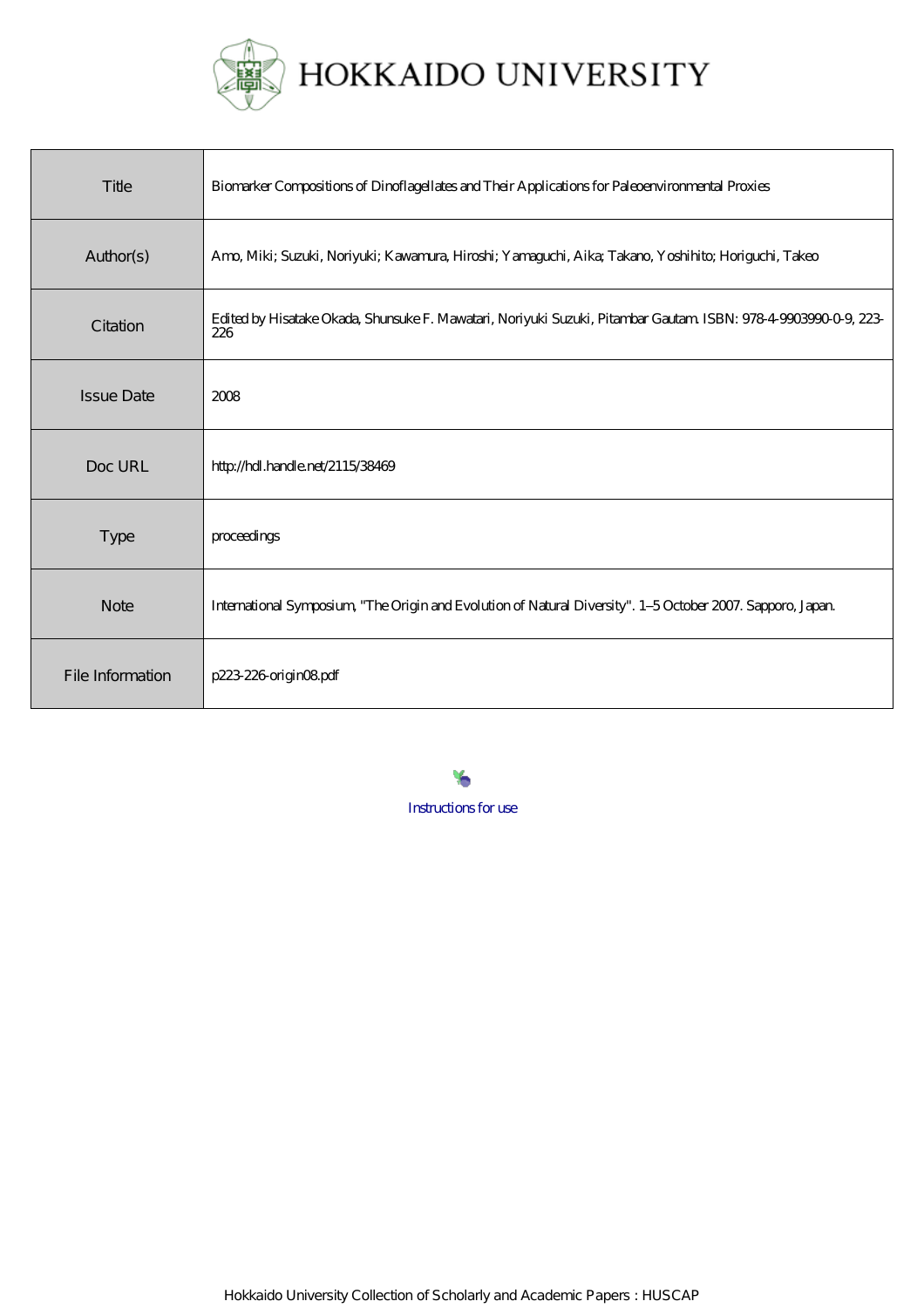# **Biomarker Compositions of Dinoflagellates and Their Applications for Paleoenvironmental Proxies**

Miki Amo<sup>1,\*</sup>, Noriyuki Suzuki<sup>1</sup>, Hiroshi Kawamura<sup>1</sup>, Aika Yamaguchi<sup>1</sup>, Yoshihito Takano<sup>2</sup> and Takeo Horiguchi<sup>1</sup>

*1 Department of Natural History Sciences, Graduate School of Science, Hokkaido University, N10 W8, Kita-ku, Sapporo 060-0810, Japan*

*2 Harmful Phytoplankton Section, Harmful Algal Bloom Division, National Research Institute of Fisheries and Environment of Inland Sea, Fisheries Research Agency of Japan, 2-17-5 Maruishi, Hatsukaichi, Hiroshima 739-0452, Japan*

## **ABSTRACT**

Four motile cells of autotrophic dinoflagellates, *Peridinium umbonatum var. inaequale*, *Akashiwo sanguinea*, *Scrippsiella tinctoria*, and *Prorocentrum micans*, commonly contain five major sterols: cholesterol, 4-methylcholestan-3-ol, 4, 24-dimethylcholestan-3-ol, dinosterol and dinostanol. A motile cell of heterotrophic dinoflagellate, *Protoperidinium crassipes*, contains cholesterol, 4, 24 dimethylcholestan-3-ol, dinosterol, dinostanol and 4-tetramethylcholestan-3-ol as major free sterols. Dinosterol concentration of heterotrophic dinoflagellate is about 4–12 times higher than those of autotrophic species, suggesting that the heterotrophic dinoflagellate is important source of dinosterol in some sediments. 4-Methylcholestan-3-ol and 4-tetramethylcholestan-3-ol occur respectively in autotrophic and heterotrophic dinoflagellates are believed to serve as potential biomarkers in respective types. Resting cyst of *P. inaequale* contains 4-methylcholestan-3β-ol, 4, 24-dimethyl-5α-cholestan-3β-ol, dinosterol, dinostanol, and unknown  $C_{31}$  sterol as major free sterols. The unknown  $C_{31}$  sterol detected only in resting cyst could have been produced during resting stage. This compound may serve as a potential biomarker for resting cysts of dinoflagellate.

**Keywords**: Autotrophic dinoflagellate, Heterotrophic dinoflagellate, Resting cyst, 4α-Methyl sterol

#### **INTRODUCTION**

Dinoflagellate is one of the major primary producers in the ocean since the Mesozoic. These microalgae occur throughout the world's oceans but are often more abundant in coastal areas. About half species of dinoflagellate are autotrophic ones, and others are heterotrophic. Some species are able to force themselves into a dormant or resting stage as part of their relatively complicated life cycle. These dormant stages, called resting cysts, are typically characterized by a thick and highly specialized cell covering. The motile stage of dinoflagellate is hardly recorded in sediments since the motile cell of dinoflagellate is labile against bio- and chemical degradations during the settling and the early diagenesis. The resting cysts of some dinoflagellates species are composed of resistant biomacromolecules, which can be preserved in sediments and sedimentary rocks. Geologic record of dinoflagellate evolution, therefore, is based on their resting cyst fossils in sedimentary rocks.

The sterol compositions of dinoflagellates are generally dominated by 4α-methyl sterols including

<sup>\*</sup>Corresponding author, e-mail: mamo@nature.sci.hokudai.ac.jp

Information for use in citing this article: Okada, H., Mawatari, S.F., Suzuki, N. and Gautam, P. (eds.), *Origin and Evolution of Natural Diversity*, Proceedings of International Symposium "The Origin and Evolution of Natural Diversity", 1–5 October 2007, Sapporo, pp. 223–226.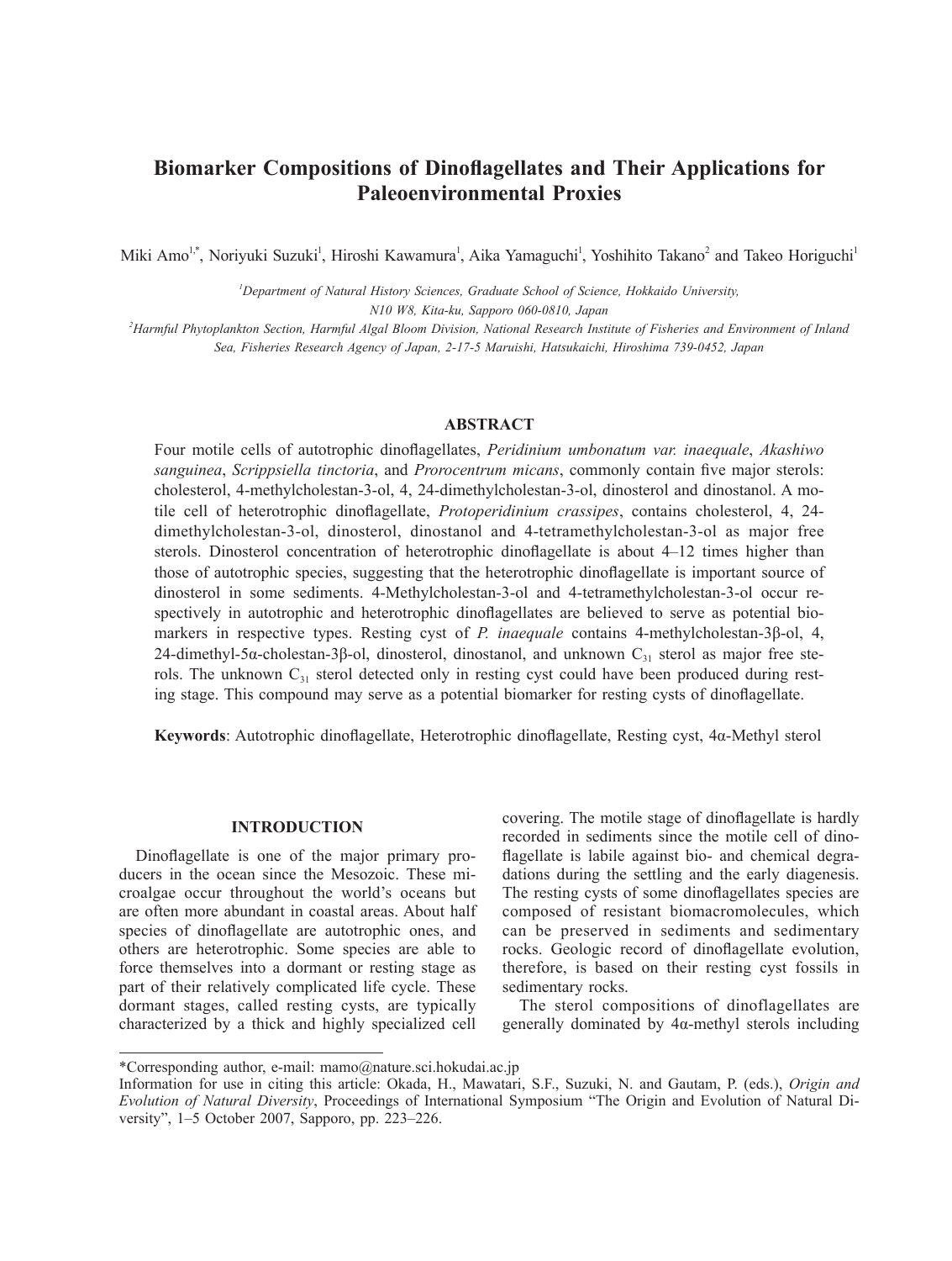the C<sub>30</sub> sterol called dinosterol (4α, 23, 24-trimethyl-5α-cholest-22*E*-en-3β-ol). This sterol is rarely found in other algae and hence has been often used as an indicator of dinoflagellate contribution to the marine sediments. However, sedimentary dinosterols do not necessarily provide sufficient information about the motile stage of dinoflagellate and the relative contribution of heterotorophic and autotrophic dinoflagellates. Sterol compositions vary quite considerably between different species of dinoflagellates [1]. Some particular sterols can be potential biomarkers for motile cells of dinoflagellates. The objective of the present study is to search for characteristic sterols of motile cell and resting cyst of autotrophic and heterotorophic dinoflagellates.

### **MATERIALS AND METHODS**

Five motile cells of dinoflagellates (*Peridinium umbonatum var. inaequale*, *Akashiwo sanguinea*, *Scrippsiella tinctoria*, *Prorocentrum micans*, *Protoperidinium crassipes*) and a resting cyst of *P. inaequale* were cultured. After the cultivation, the samples were collected at GF/F filters. Lipids were extracted by ultrasonication with methanol/dichloromethane. The combined lipid extract was saponified with 0.5 mol KOH/methanol. The neutral fraction was extracted with diethylether/*n*-hexane (1 : 9), and was fractionated into four fractions by silica gel column chromatography. The sterol fraction was analyzed using a Hewlett Packard 6890 series gas chromatograph (GC). The compounds were identified by mass spectral analysis using a gas chromatograph-mass spectrometer (GC/MS) (Hewlett Packard GC HP6890 and MS HP5973).

#### **RESULTS AND DISCUSSION**

Four motile cells of autotrophic dinoflagellates, *Peridinium umbonatum var. inaequale*, *Akashiwo sanguinea*, *Scrippsiella tinctoria*, and *Prorocentrum micans*, commonly contain five major sterols in the free sterol fraction (Fig. 1). These major sterols are cholesterol, 4-methylcholestan-3-ol, 4, 24-dimethylcholestan-3-ol, dinosterol and dinostanol (4, 23, 24-trimethylcholestan-3-ol). A motile cell of heterotrophic dinoflagellate, *Protoperidinium crassipes*, contains cholesterol, 4, 24-dimethylcholestan-3-ol, dinosterol, dinostanol and 4-tetramethylcholestan-3 ol as major free sterols (Fig. 1). The dinosterol concentrations of autotrophic dinoflagellates vary within a range of 0.18 to 0.52 pg/cell. The dinosterol concentration of heterotrophic dinoflagellate *P. crassipes*

is 2.3 pg/cell, which is about 4–12 times higher than the range for autotrophic species. The genus *Protoperidinium* currently includes more than 200 spe-



Retention Time (min.)

**Fig. 1** Total ion chromatograms of sterol fractions from all motile cells of dinoflagellates. 1: Cholesterol, 2: 4α-Methylcholestan-3β-ol, 3: Campesterol, 4: β-Sitosterol, 5: 4α, 24-Dimethyl-5α-cholestan-3β-ol, 6: Dinosterol, 7: 4α-23, 24-Trimethylcholest-17 (20)-en3β-ol, 8: 4α, 23R, 24R-Trimethyl-5α-cholestan-3β-ol, 9: 4α-Tetramethycholestan-3β-ol.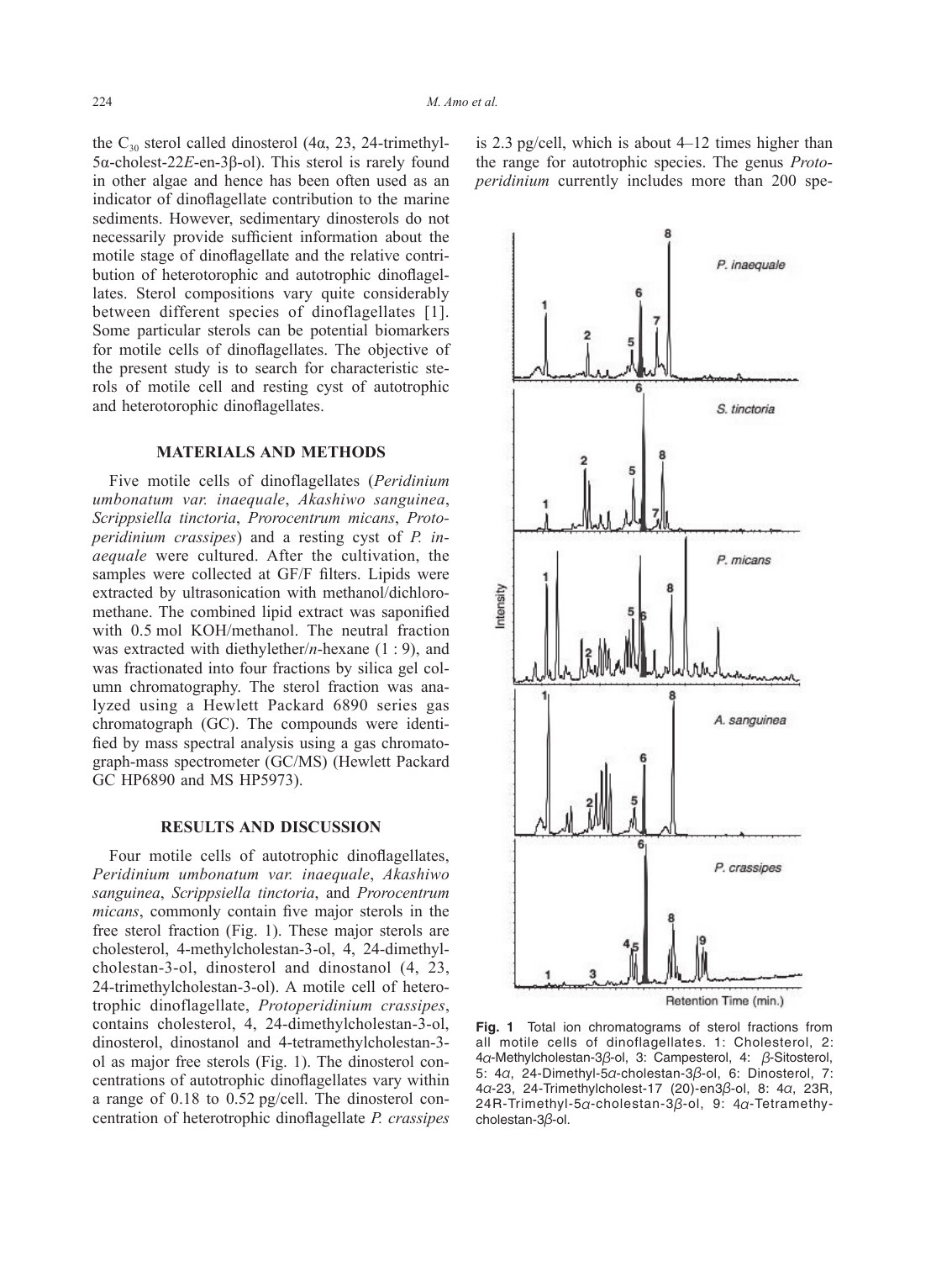cies, and its members are some of the commonest organisms in the neritic plankton [2]. These observations suggest that the heterotrophic dinoflagellate can be an important source of dinosterol in some sediments. The dinosterol flux is not always applicable as the proxy of primary production by dinoflagellates in those sediments, in which heterotrophic dinoflagellates are significant contributors of organic matter.

4-Methylcholestan-3-ol was commonly detected in autotrophic dinoflagellates, but not in heterotrophic dinoflagellate in the present study (Fig. 1). On the contrary, 4-tetramethylcholestan-3-ol was detected only in heterotrophic dinoflagellate (Fig. 1). The sterol composition of dinoflagellates is dominated by 4-methyl sterols, including dinosterol, which is found in many dinoflagellate species [e.g. 3]. Haptophyte algae of the genus *Pavlova* contain 4, 24 dimethyl-5α-cholest-22E-en-3β-ol, 4, 24-dimethyl-



**Fig. 2** Total ion chromatograms of sterol fractions from motile cell and resting cyst of *P. inaequale* and mass spectra of C<sub>31</sub> sterol. 1: Cholesterol, 2: 4α-Methylcholestan-3βol, 5:  $4\alpha$ , 24-Dimethyl-5α-cholestan-3β-ol, 6: Dinosterol, 8: 4α, 23R, 24R-Trimethyl-5α-cholestan-3β-ol, 9: 4α-Tetramethycholestan-3β-ol.

5α-cholestan-3β-ol, 4-methyl-24-ethyl-5α-cholest-22*E*-en-3β-ol and 4-methyl-24-ethyl-5α-cholestan-3β-ol [4]. Bacteria have ever been proposed as one of the sources of 4-methyl sterols in sediments [5], but only a few bacteria contain 4-methyl sterols [6, 7]. Some higher plants also contain  $C_{30}$  4-methyl sterols. However, they occur generally in small amounts since the sterols are biosynthetic intermediates to other sterols [8]. These observations thus lead to the conclusion that dinoflagellates are major sources of 4-methylcholestan-3-ol and 4-tetramethylcholestan-3-ol. 4-Methylcholestan-3-ol and 4-tetramethylcholestan-3-ol may be useful biomarkers of autotrophic and heterotrophic dinoflagellates, respectively.

Resting cyst of *P. inaequale* contains 4-methylcholestan-3β-ol, 4, 24-dimethyl-5α-cholestan-3β-ol, dinosterol, dinostanol, and unknown  $C_{31}$  sterol as major free sterols (Fig. 2). Although sterol distribution of resting cyst is nearly similar to that of motile cell, the unknown  $C_{31}$  sterol occurred only in resting cyst (Fig. 2). None of motile cells contains this unknown  $C_{31}$  sterol. 4α-Methylgorgostanol is known as typical  $C_{31}$  sterol produced by dinoflagellate [8]. 4α-Methylgorgostanol was originally detected in zooxanthellae of Briareum asbestinum and dinoflagellate, *Kryptoperidinium* (= *Glenodinium*) *foliaceum* [9, 10]. However, mass spectral study shows that the unknown  $C_{31}$  sterol in the present study is clearly different from 4α-methylgorgostanol. The unknown  $C_{31}$  sterol has not been detected in the microalgal culture samples. This compound could have been produced during resting stage. Further study on this unknown  $C_{31}$  sterol will provide clues for biomarkers of dinoflagellate resting cysts.

### **CONCLUSIONS**

1. The dinosterol concentration of heterotrophic dinoflagellate is about 4–12 times higher than those of autotrophic species, suggesting that the heterotrophic dinoflagellate can be an important source of dinosterol in some sediments.

2. 4-Methylcholestan-3-ol was detected only in autotrophic dinoflagellates, whereas 4-tetramethylcholestan-3-ol was confined to the heterotrophic dinoflagellates. These compounds may serve as potential biomarkers in the respective types of dinoflagellates.

3. The unknown  $C_{31}$  sterol detected in resting cyst of *P. inaequale* could be a potential biomarker of dinoflagellate resting cysts.